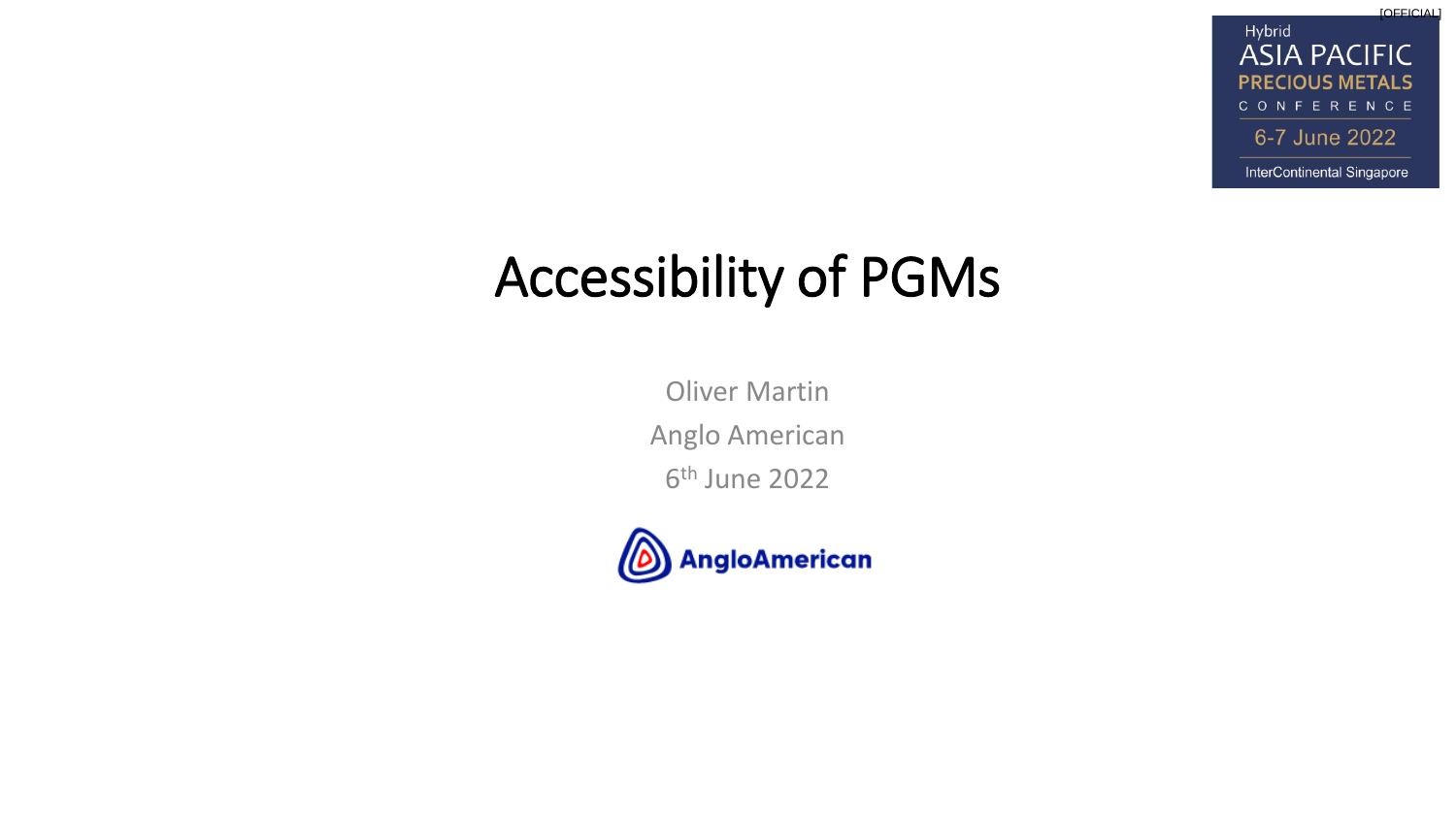Hybrid **ASIA PACIFIC PRECIOUS METALS** CONFERENCE 6-7 June 2022

**[OFFICIAL]** 

## Agenda

InterContinental Singapore

- History of accessibility
- Efficiency of Precious Metals ETFs
- Step change in demand from ETFs
- ETFs as a balancing mechansim
- Raising awareness: World Platinum Investment Council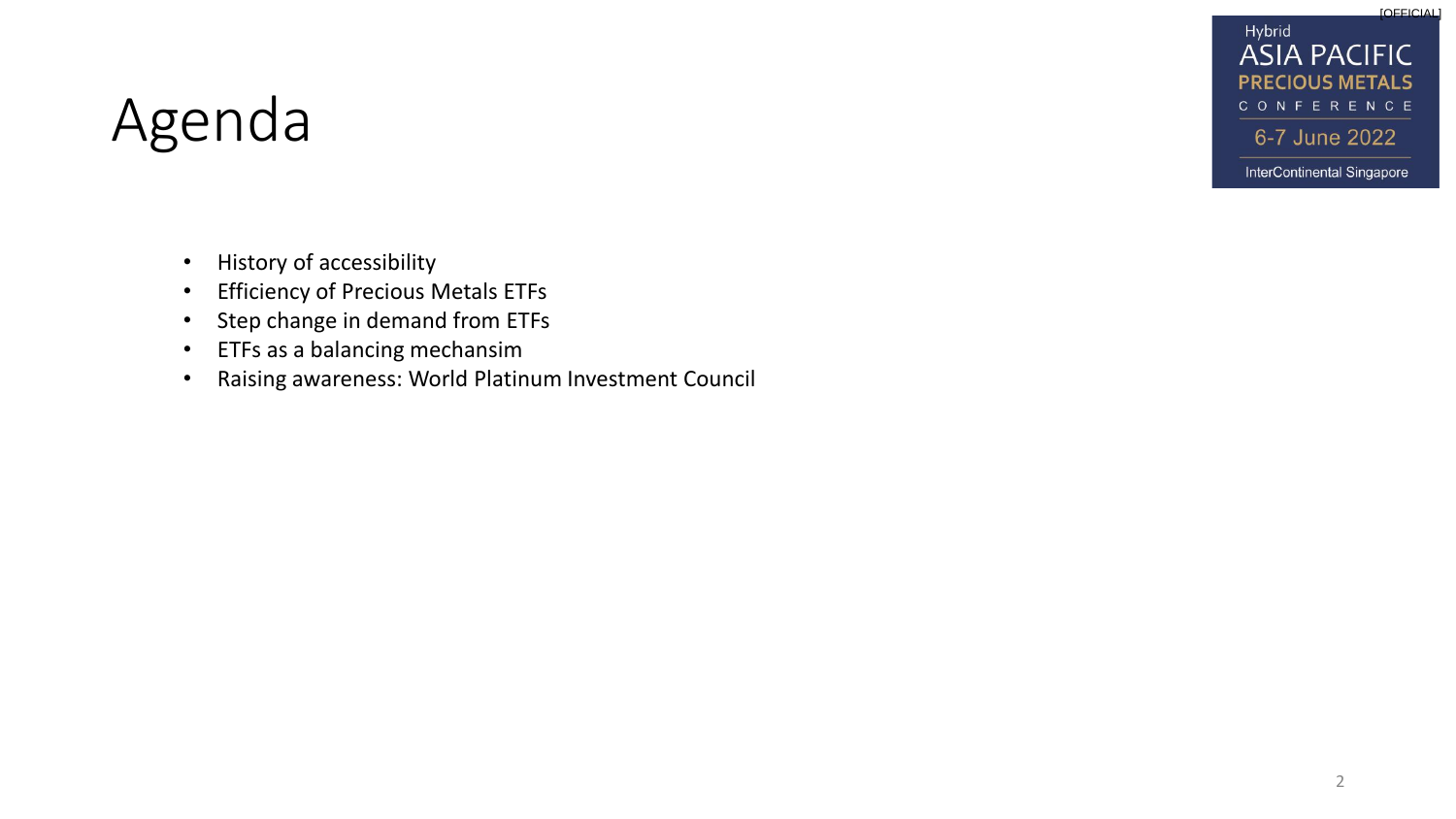Hybrid **ASIA PACIFIC PRECIOUS METALS** CONFERENCE 6-7 June 2022

**[OFFICIAL]** 

#### InterContinental Singapore

## History of accessibility

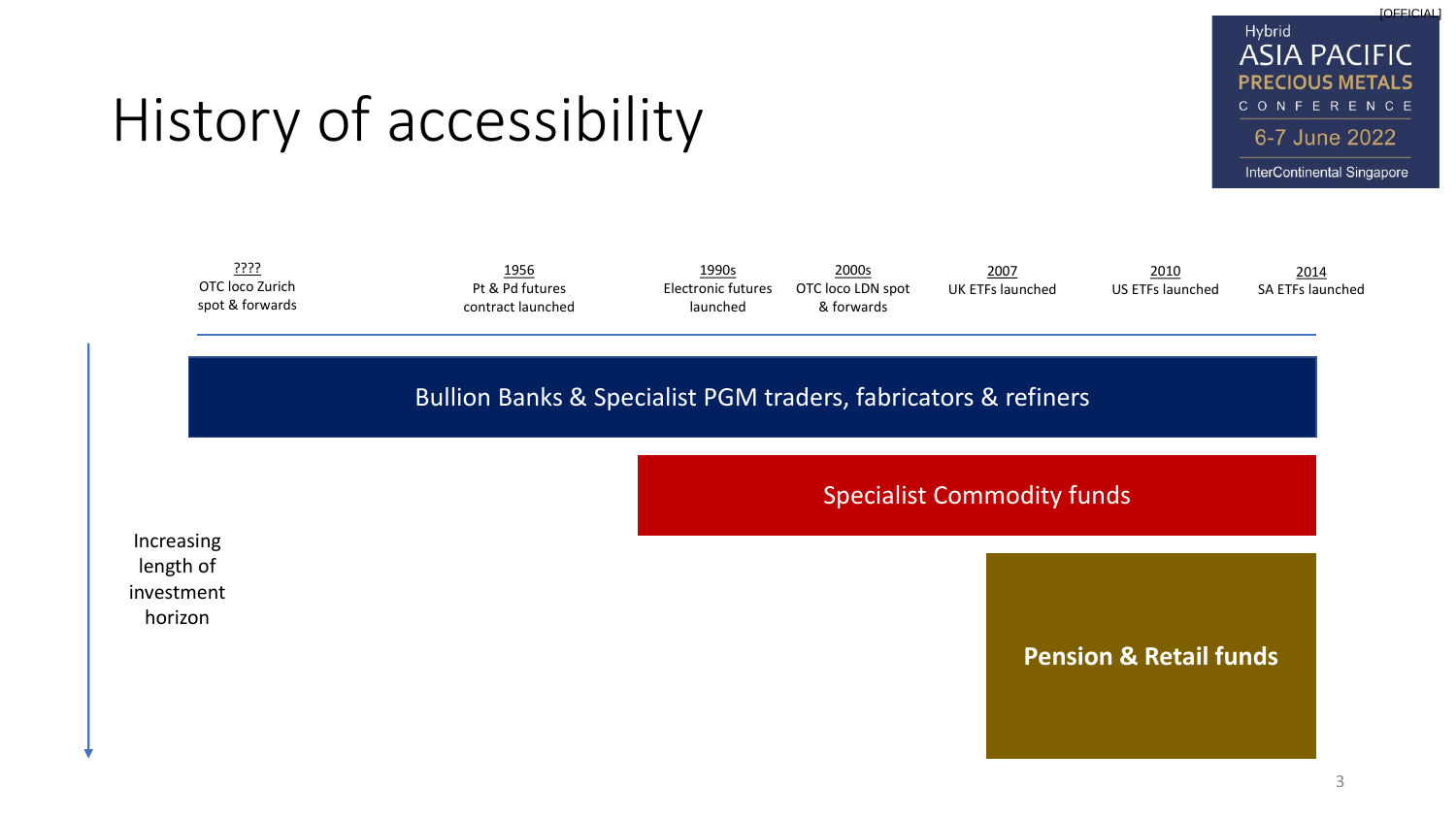# Efficiency of precious metals ETFs

[OFFICIAL] Hybrid **ASIA PACIFIC** CONFERENCE 6-7 June 2022 InterContinental Singapore

- Durable
- Low storage & insurance costs vs value of commodity
- As a result physically backed ETFs are possible where the price of the ETC closely tracks the underlying commodity
- In many bulk commodities storage costs are high and durability is a challenge meaning futures linked ETFs are required which results in slippage costs in rolling futures contracts and the risk of dislocation to the underlying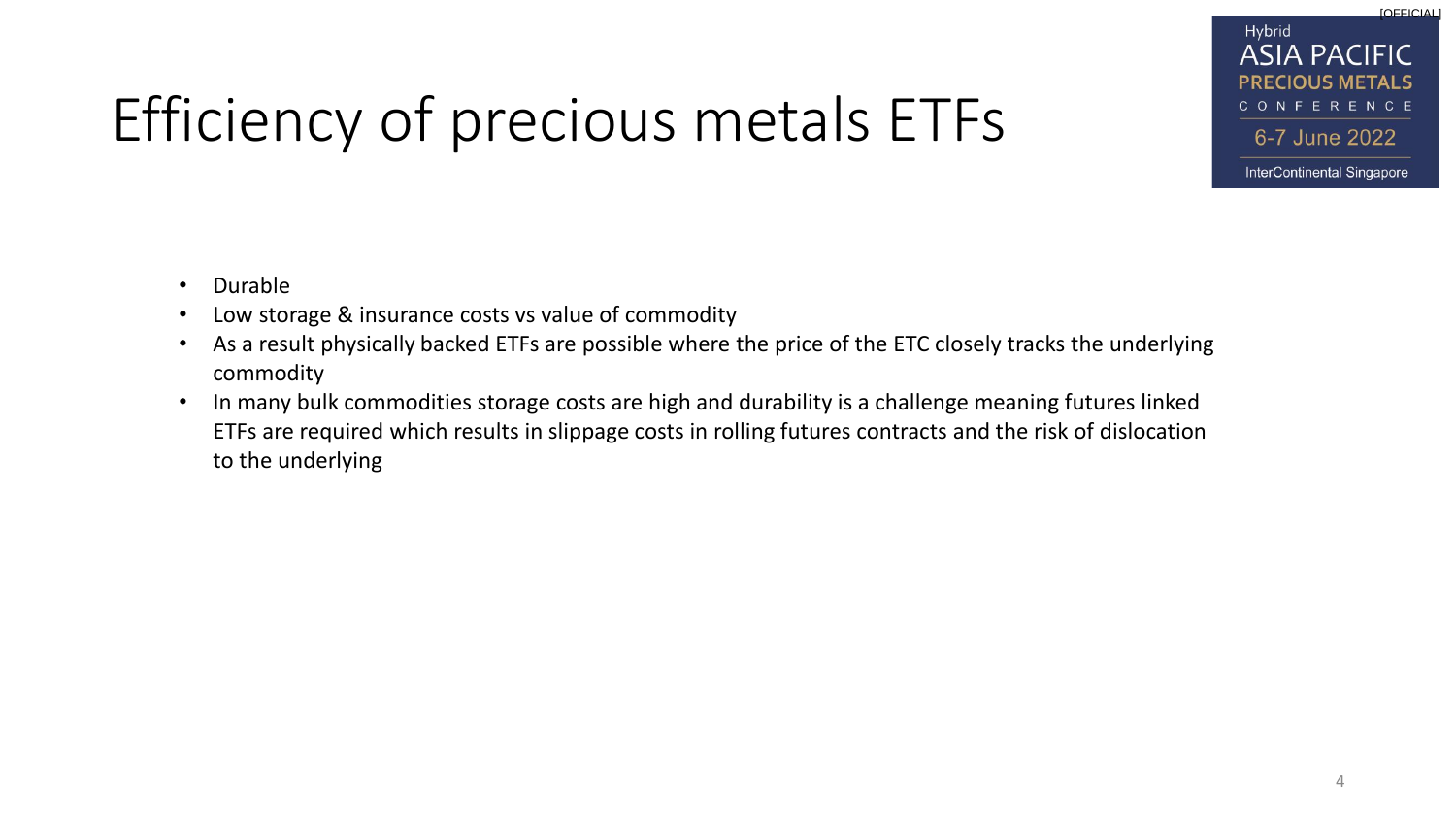## Step change in demand from ETFs



- Establishment of ETFs allowed significant growth in investor accessibility –prior to ETF availability only a small number of professional investors could access the spot of futures markets
	- ETFs allow a full scope of funds access to commodities including pension and wealth funds
- South African uptake is particularly notable given that the 20% limit on offshore investment holdings meant the launch of domestic ETFs to effectively circumvent this saw significant update –in part related to a relatively high degree of understanding of PGMs in South Africa due its mining footprint

[OFFICIAL]

Hybrid

**ASIA PACIFIC PRECIOUS METALS** CONFERENCE

6-7 June 2022

InterContinental Singapore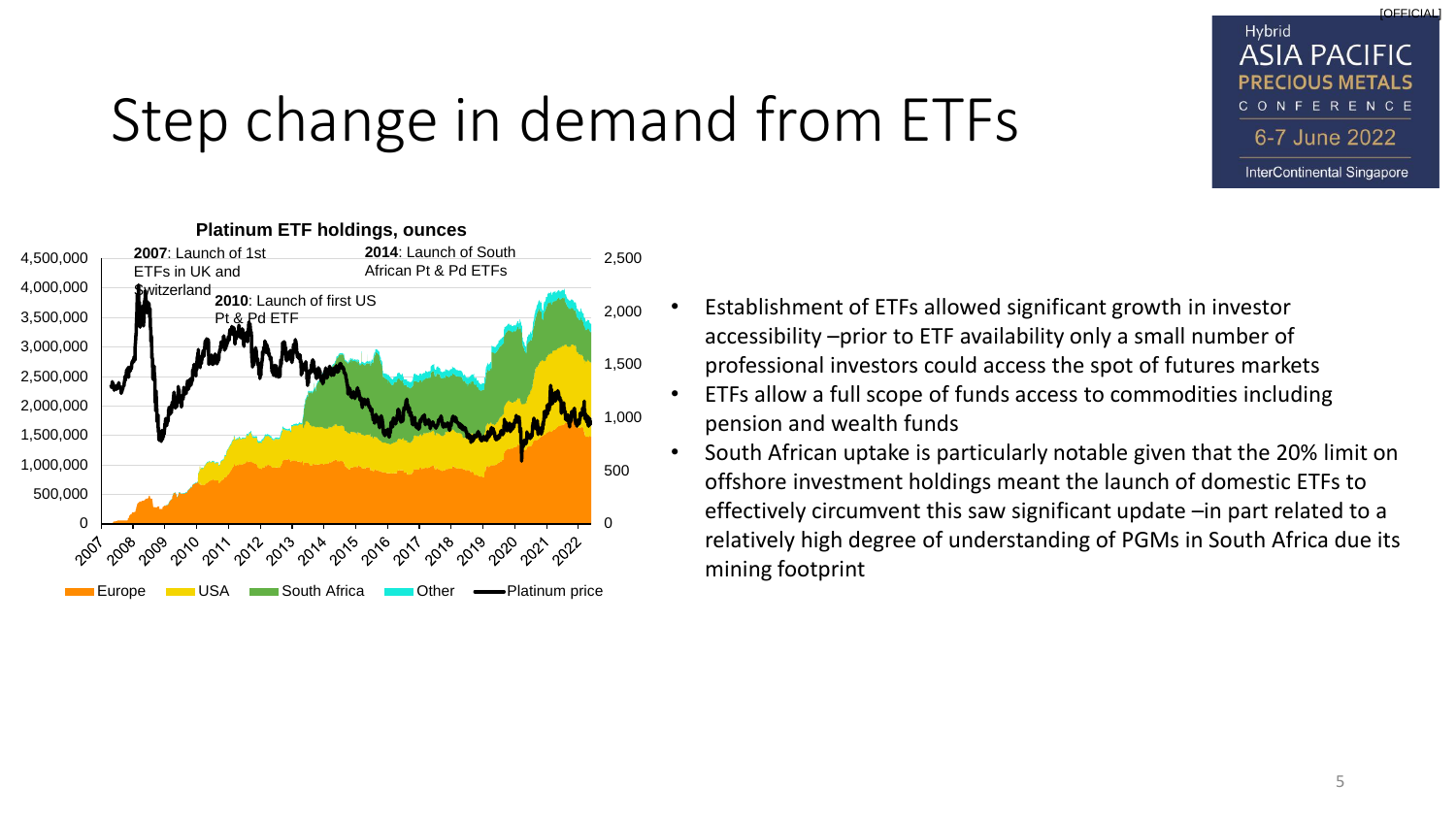## ETFs as a Balancing Mechanism: Palladium & Rhodium



#### $\Omega$ 5000 10000 15000 20000 25000 30000 35000 0 20,000 40,000 60,000 80,000 100,000 120,000 140,000 2011 2012 2013 2014 se<br>2015<br>South Africa 2016 2017 2018 2019 2020 2021 2022 **Europe Couth Africa — Rhodium Price 2011**: Launch of 1st ETFs in UK **2015**: Launch of South African Rhodium ETFs

• Investors purchased metal during weaker demand periods and supplied at higher prices during stronger demand periods, resulting in greater supply/demand balance across both periods.



[OFFICIAL]

Hybrid

**ASIA PACIFIC** 

CONFERENCE

6-7 June 2022

InterContinental Singapore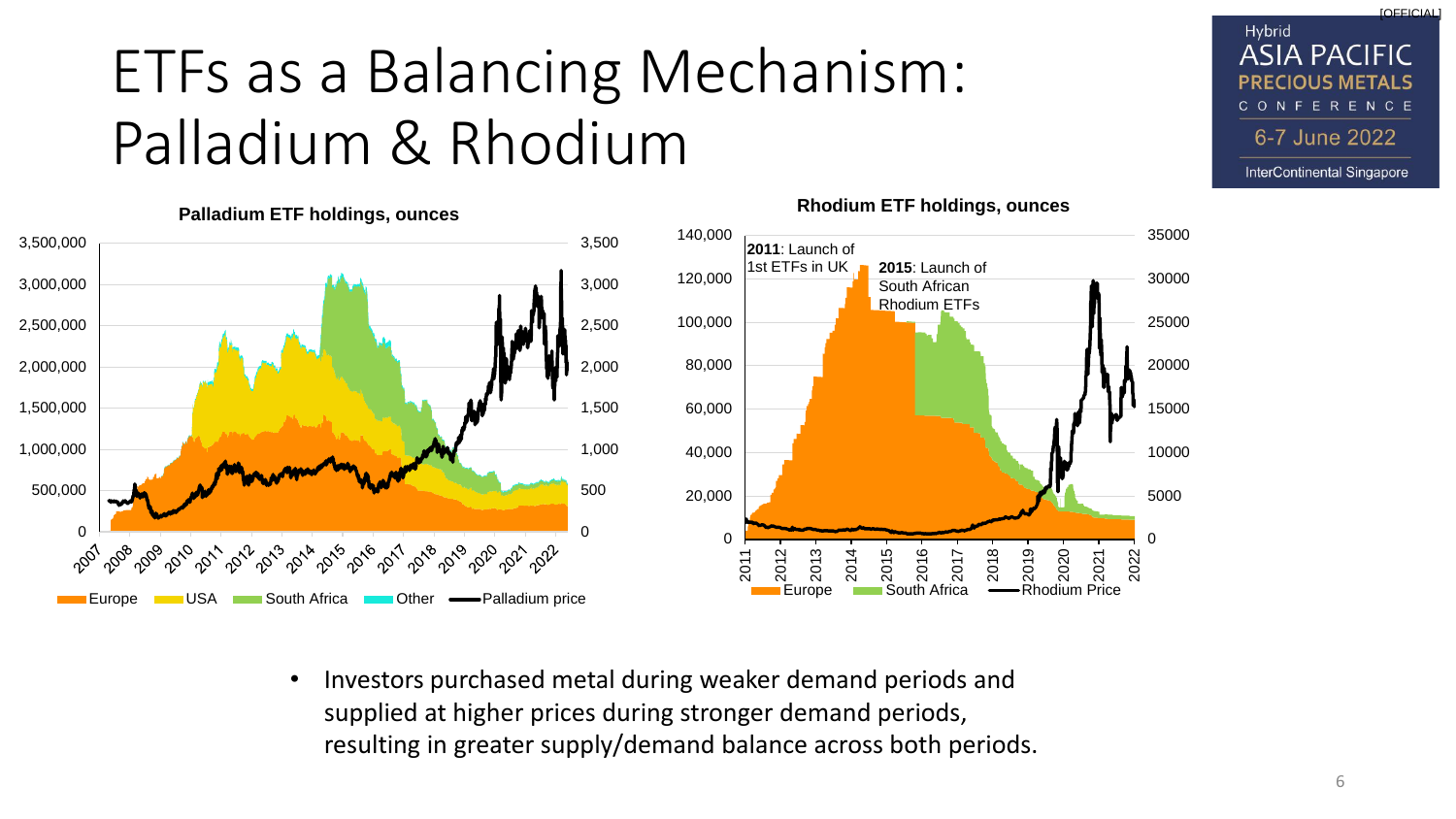# With high accessibility, raising awareness becomes the challenge

- [OFFICIAL] Hybrid **ASIA PACIFIC PRECIOUS METALS** CONFERENCE 6-7 June 2022 InterContinental Singapore
- Anglo American is a founding member of the World Platinum Investment Council (WPIC) launched in 2014 as part of a commitment to market development & Increasing applications and uses of PGMs
- WPIC increases global awareness of Platinum as an investment asset and also works with partners to increase the number of platinum investment products available
- **Partnerships include**;
	- New ETF issuer in New York (GraniteShares), who listed another low cost physically backed platinum ETF
	- The Royal Mint had not minted a platinum bullion coin in their 1,100 history. After WPIC partnership they now mint several platinum coins (including the Queen's Beast series and the Brittania) and have sold over 50,000 platinum coins, mainly in America
	- In honour of her majesty the Queen's Platinum Jubilee, marking 70 years on the throne, WPIC is presenting the All England Tennis Club with two specially commissioned commemorative platinum coins to be used for the Ladies' and Gentlemen's singles finals coin tosses at this year's Wimbledon tennis Championships
- **WPIC in China**:
	- Launched in shanghai in 2018 with a mandate to increase awareness of Platinum in China
		- 2022 launch of platinum panda coins for the first time since 2005
		- Increasing number of people saving for retirement in China for which Platinum is a natural investment fit given high brand awareness from the long standing Jewellery industry as well the hydrogen economy where platinum has an important strategic role in electrolysers to produce green hydrogen